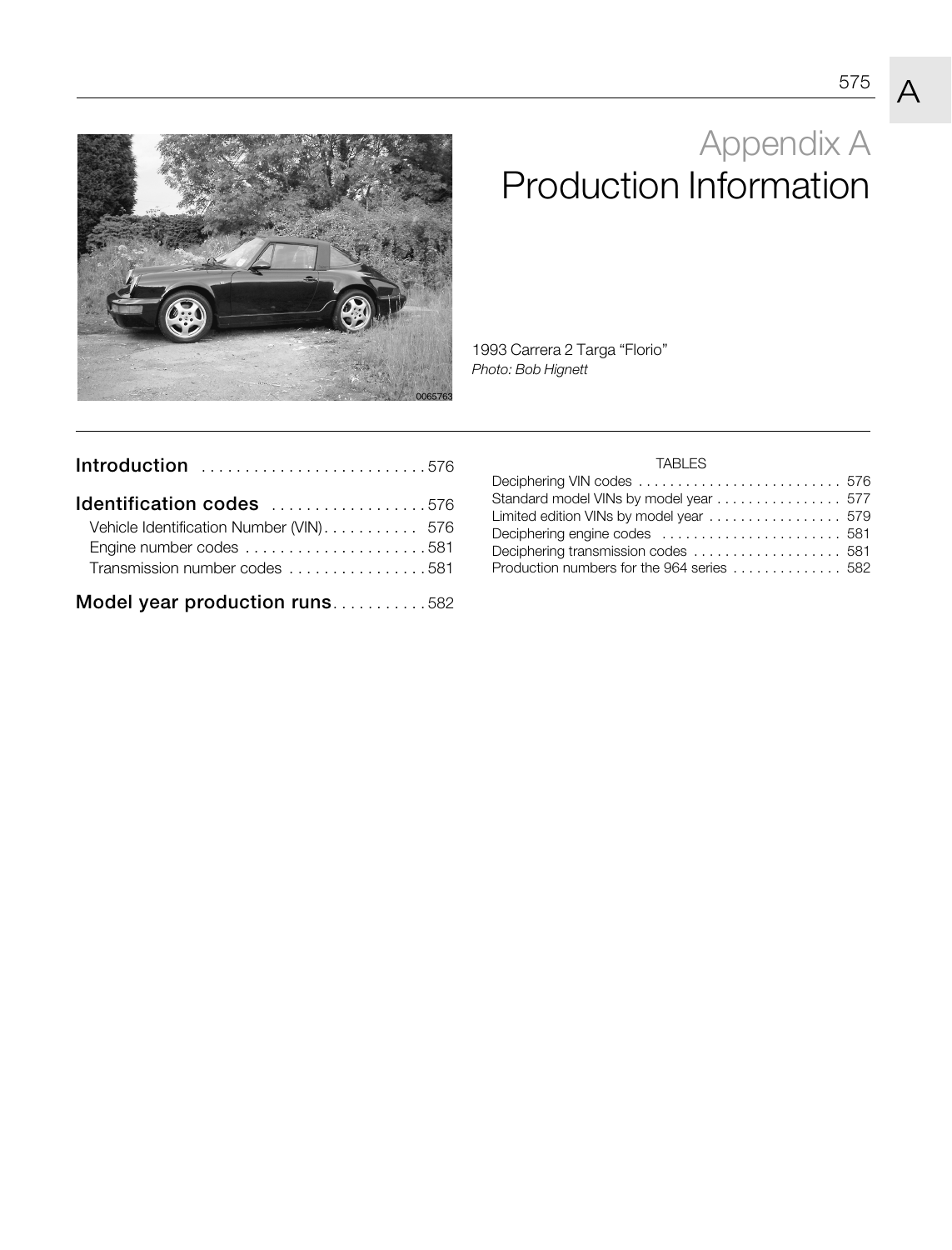#### Identification codes **Appendix A: Production Information** Identification codes and a structure of the Appendix A: Production Information

## **Introduction**

The first part of this appendix provides the Vehicle Identification Number (VIN), engine and transmission code breakdowns. From this information it will then be possible for a potential 964 purchaser to determine the validity of the VIN when doing a prepurchase inspection. More information on the VINs and codes related to prepurchase can be found in **Chapter 2**.

The rest of this appendix is devoted to providing production data.

## **Identification codes**

### **Vehicle Identification Number (VIN)**

The VIN used by Porsche for the whole 964 series is the international 17 digit system.

There are two VINs:

• Rest of the world (ROW) VIN identifies the 964 as being built to ROW specifications. *Example:* WP0ZZZ96ZKS401786 = 1989 Carrera 4

Coupe.

The VIN is found on a data plate, installed in the luggage compartment attached to the right front inner fender. It is very near the right headlight assembly.

• USA VIN identifies the 964 as being built to US specifications.

*Example:* WP0CB2969RS465274 = 1994 Speedster. The VIN is found on a plate attached to the left front A pillar and can be viewed from the outside through the windshield.

| <b>Deciphering VIN codes</b> |  |  |
|------------------------------|--|--|
|------------------------------|--|--|

| Digit |             | Code Explanation                                                                                         |
|-------|-------------|----------------------------------------------------------------------------------------------------------|
|       | W           | Country of origin (Federal Republic of<br>Germany)                                                       |
|       | Р           | Dr. Ing. h. c. F. Porsche AG                                                                             |
| 3     |             | Passenger car                                                                                            |
|       | Ζ<br>А<br>В | ROW market designation<br>Coupe body style (USA)<br>Targa body style (USA)<br>Cabriolet body style (USA) |

| <b>Deciphering VIN codes</b> |  |  |
|------------------------------|--|--|
|------------------------------|--|--|

| Digit                 | Code                       | Explanation                                                                                                    |
|-----------------------|----------------------------|----------------------------------------------------------------------------------------------------------------|
| $\overline{5}$        | Ζ<br>A<br>B<br>С           | ROW market designation<br>Turbo 3.3 litre (USA)<br>Normally aspirated 3.6 litre (USA)<br>Turbo 3.6 litre (USA) |
| 6                     | Ζ<br>0<br>$\overline{2}$   | ROW market designation<br>Seat belts only (USA)<br>Seat belts and air bags (USA)                               |
| 7,8                   | 96                         | First part of type number or <i>auftragsnummer</i>                                                             |
| 9                     | Ζ<br>$0-9$<br>or X         | Fill in digit for ROW<br>Test digit                                                                            |
| 10                    | К<br>L<br>M<br>N<br>P<br>R | 1989 (production model year)<br>1990<br>1991<br>1992<br>1993<br>1994                                           |
| 11                    | S                          | Place of manufacture (Stuttgart, Germany)                                                                      |
| 12                    | 4                          | Last remaining number of type or<br>auftragsnummer                                                             |
| $13 \text{ to}$<br>17 |                            | Serial number of specific 964                                                                                  |

#### $NOTE -$

*There is some confusion in the serial numbers for the 1990 and 1991 series of Carrera 4 and Carrera 2 Cabriolets. Existing data shows 673 delivered to the USA in 1990. This is not correct because the highest Cabriolet serial number known in the USA in 1990 is 2067, built in June 1990.*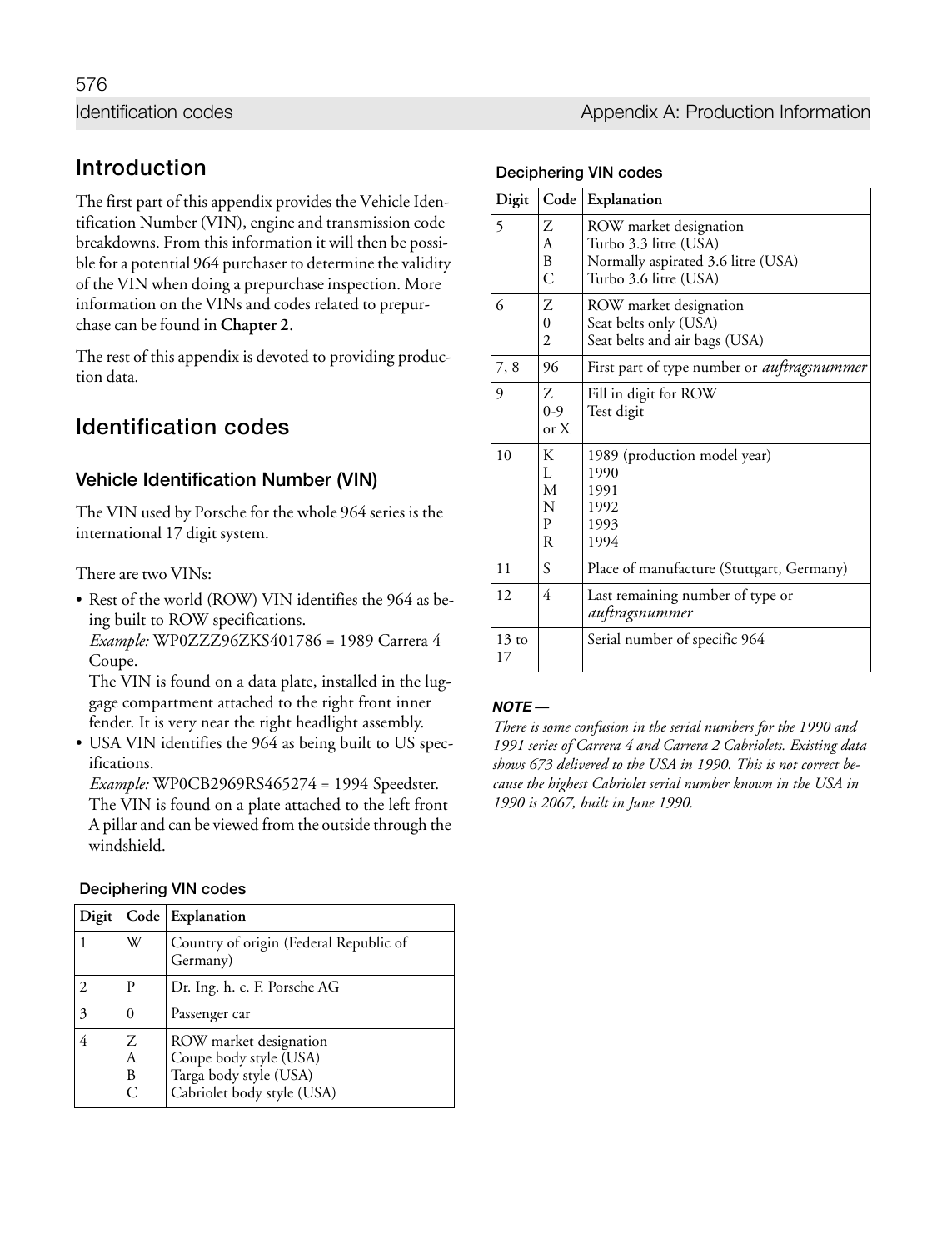| Model<br>Year | Spec       | Type           | Coupe          | Targa          | Cabriolet      | Tiptronic      | <b>VIN</b>               | Engine no. |  |  |                        |          |
|---------------|------------|----------------|----------------|----------------|----------------|----------------|--------------------------|------------|--|--|------------------------|----------|
| 1989          | <b>ROW</b> | C4             | $\mathbf X$    |                |                |                | WP0ZZZ96ZKS400001-2068   | 62K00001   |  |  |                        |          |
|               | <b>USA</b> | C4             | $\mathbf X$    |                |                |                | WP0AB096(*)KS450001-1117 | 62K00001   |  |  |                        |          |
| 1990          | <b>ROW</b> | C4             | $\bar{X}$      |                |                |                | WP0ZZZ96ZLS400001-9171   | 62L00001   |  |  |                        |          |
|               |            |                |                | $\mathbf X$    |                |                | WP0ZZZ96ZLS410001-322    | 62L00001   |  |  |                        |          |
|               |            |                |                |                | $\mathbf X$    |                | WP0ZZZ96ZLS420001-895    | 62L00001   |  |  |                        |          |
|               |            | C <sub>2</sub> | $\mathbf X$    |                |                | $\mathbf X$    | WP0ZZZ96ZLS400001-9171   | 62L00001   |  |  |                        |          |
|               |            |                |                | $\mathbf X$    |                | $\mathbf X$    | WP0ZZZ96ZLS410001-322    | 62L00001   |  |  |                        |          |
|               |            |                |                |                | $\mathbf X$    | $\mathbf X$    | WP0ZZZ96ZLS420001-895    | 62L00001   |  |  |                        |          |
|               | <b>USA</b> | C4             | $\mathbf X$    |                |                |                | WP0AB296(*)LS450001-2111 | 62L00001   |  |  |                        |          |
|               |            |                |                | $\mathbf X$    |                |                | WP0BB296(*)LS460001-158  | 62L00001   |  |  |                        |          |
|               |            |                |                |                | $\mathbf X$    |                | WP0CB296(*)LS470001-2067 | 62L00001   |  |  |                        |          |
|               |            | C <sub>2</sub> | $\mathbf X$    |                |                | $\mathbf X$    | WP0AB296(*)LS450001-2111 | 62L00001   |  |  |                        |          |
|               |            |                |                | $\mathbf X$    |                | $\mathbf X$    | WP0BB296(*)LS460001-158  | 62L00001   |  |  |                        |          |
|               |            |                |                |                | $\mathbf X$    | $\mathbf X$    | WP0CB296(*)LS470001-2067 | 62L00001   |  |  |                        |          |
| 1991          | <b>ROW</b> | C4             | $\mathbf X$    |                |                |                | WP0ZZZ96ZMS400001-7840   | 62M00001   |  |  |                        |          |
|               |            |                |                | $\mathbf X$    |                |                | WP0ZZZ96ZMS430001-1196   | 62M00001   |  |  |                        |          |
|               |            |                |                |                | $\mathbf X$    |                | WP0ZZZ96ZMS450001-3886   | 62M00001   |  |  |                        |          |
|               |            | C <sub>2</sub> | $\mathbf X$    |                |                | $\mathbf X$    | WP0ZZZ96ZMS400001-7840   | 62M00001   |  |  |                        |          |
|               |            |                |                | $\mathbf X$    |                | $\mathbf X$    | WP0ZZZ96ZMS430001-1196   | 62M00001   |  |  |                        |          |
|               |            |                |                |                | $\mathbf X$    | $\mathbf X$    | WP0ZZZ96ZMS450001-3886   | 62M00001   |  |  |                        |          |
|               |            |                |                |                |                | Turbo<br>3.3   | X                        |            |  |  | WP0ZZZ96ZMS470001-2298 | 61M00001 |
|               | <b>USA</b> | C4             | $\overline{X}$ |                |                |                | WP0AB296(*)MS410001-1608 | 62M00001   |  |  |                        |          |
|               |            |                |                | $\mathbf X$    |                |                | WP0BB296(*)MS440001-746  | 62M00001   |  |  |                        |          |
|               |            |                |                |                | $\overline{X}$ |                | WP0CB296(*)MS460001-2207 | 62M00001   |  |  |                        |          |
|               |            | C2             | $\mathbf X$    |                |                | $\mathbf X$    | WP0AB296(*)MS410001-1608 | 62M00001   |  |  |                        |          |
|               |            |                |                | $\overline{X}$ |                | $\overline{X}$ | WP0BB296(*)MS440001-746  | 62M00001   |  |  |                        |          |
|               |            |                |                |                | $\mathbf X$    | $\mathbf X$    | WP0CB296(*)MS460001-2207 | 62M00001   |  |  |                        |          |
|               |            | Turbo<br>3.3   | $\mathbf X$    |                |                |                | WP0AA296(*)MS480001-674  | 61M00001   |  |  |                        |          |

### **Standard model VINs by model year**

 $\boldsymbol{\mathsf{A}}$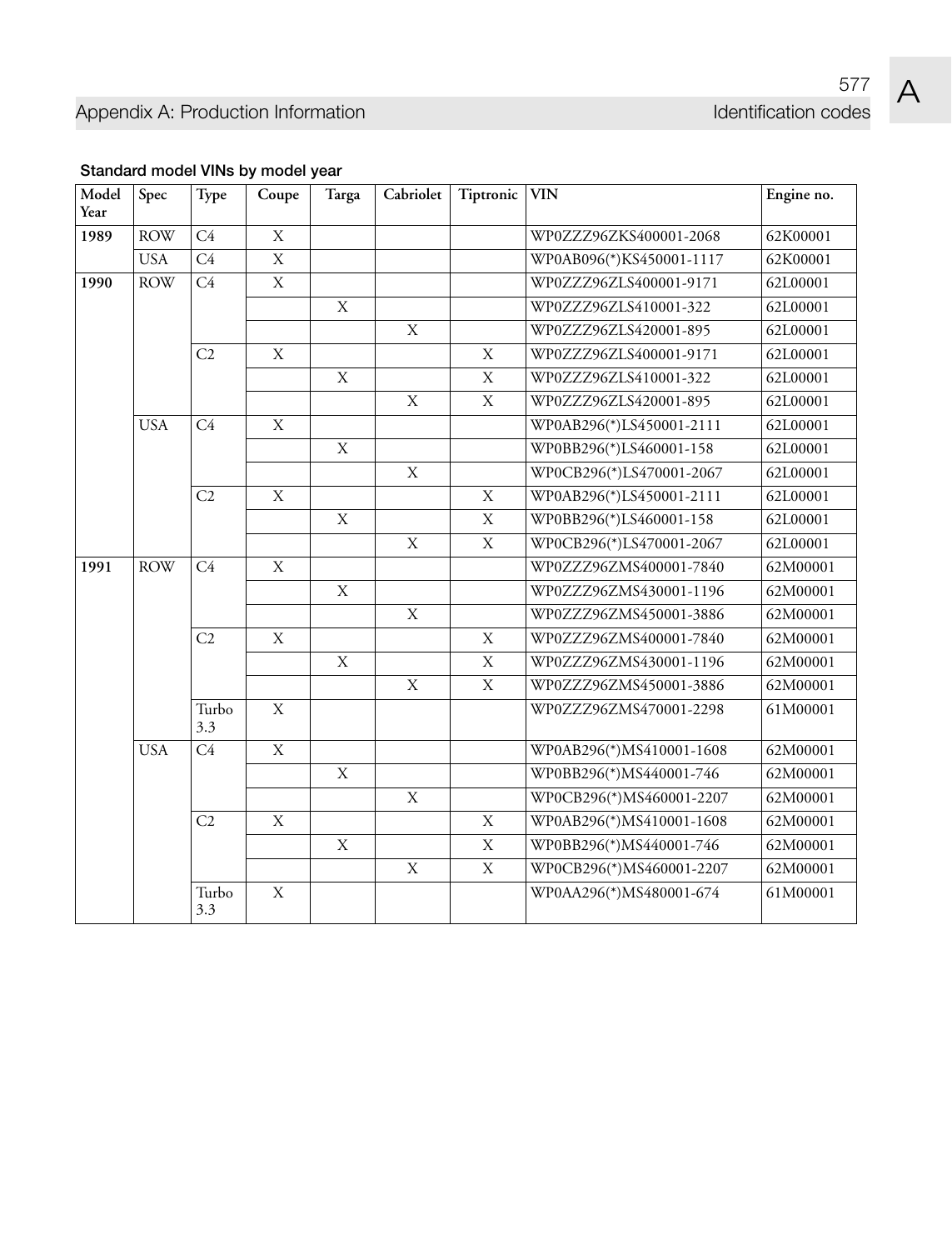### **Standard model VINs by model year**

| Model<br>Year | Spec       | Type           | Coupe          | Targa          | Cabriolet   | Tiptronic      | <b>VIN</b>              | Engine no. |
|---------------|------------|----------------|----------------|----------------|-------------|----------------|-------------------------|------------|
| 1992          | <b>ROW</b> | C4             | $\mathbf X$    |                |             |                | WP0ZZZ96ZNS400001-4844  | 62N00001   |
|               |            |                |                | $\mathbf X$    |             |                | WP0ZZZ96ZNS430001-597   | 62N00001   |
|               |            |                |                |                | $\mathbf X$ |                | WP0ZZZ96ZNS450001-2885  | 62N00001   |
|               |            | C <sub>2</sub> | $\mathbf{X}$   |                |             | $\mathbf X$    | WP0ZZZ96ZNS400001-4844  | 62N00001   |
|               |            |                |                | $\mathbf X$    |             | $\mathbf X$    | WP0ZZZ96ZNS430001-597   | 62N00001   |
|               |            |                |                |                | $\mathbf X$ | $\mathbf X$    | WP0ZZZ96ZNS450001-2885  | 62N00001   |
|               |            | Turbo<br>3.3   | $\mathbf X$    |                |             |                | WP0ZZZ96ZNS470001-836   | 61N00001   |
|               | <b>USA</b> | C4             | $\overline{X}$ |                |             |                | WP0AB296(*)NS420001-715 | 62N00001   |
|               |            |                |                | $\mathbf X$    |             |                | WP0BB296(*)NS440001-211 | 62N00001   |
|               |            |                |                |                | $\mathbf X$ |                | WP0CB296(*)NS460001-992 | 62N00001   |
|               |            | C2             | $\mathbf X$    |                |             | $\mathbf X$    | WP0AB296(*)NS420001-715 | 62N00001   |
|               |            |                |                | $\overline{X}$ |             | $\overline{X}$ | WP0BB296(*)NS440001-211 | 62N00001   |
|               |            |                |                |                | $\mathbf X$ | $\overline{X}$ | WP0CB296(*)NS460001-992 | 62N00001   |
|               |            | Turbo<br>3.3   | $\overline{X}$ |                |             |                | WP0AA296(*)NS480001-309 | 61N00001   |
| 1993          | <b>ROW</b> | C4             | $\overline{X}$ |                |             |                | WP0ZZZ96ZPS400001-3249  | 62P00001   |
|               |            |                |                | $\mathbf X$    |             |                | WP0ZZZ96ZPS430001-419   | 62P00001   |
|               |            |                |                |                | $\mathbf X$ |                | WP0ZZZ96ZPS450001-1414  | 62P00001   |
|               |            | C2             | $\mathbf X$    |                |             | $\mathbf X$    | WP0ZZZ96ZPS400001-3249  | 62P00001   |
|               |            |                |                | $\mathbf X$    |             | $\mathbf X$    | WP0ZZZ96ZPS430001-419   | 62P00001   |
|               |            |                |                |                | $\bar{X}$   | $\overline{X}$ | WP0ZZZ96ZPS450001-1414  | 62P00001   |
|               |            | Turbo<br>3.6   | $\mathbf X$    |                |             |                | WP0ZZZ96ZPS470001-650   | 61P00001   |
|               | <b>USA</b> | C4             | $\overline{X}$ |                |             |                | WP0AB296(*)PS420001-520 | 62P00001   |
|               |            |                |                | $\mathbf X$    |             |                | WP0BB296(*)PS440001-137 | 62P00001   |
|               |            |                |                |                | $\mathbf X$ |                | WP0CB296(*)PS460001-600 | 62P00001   |
|               |            | C2             | $\mathbf X$    |                |             | $\mathbf X$    | WP0AB296(*)PS420001-520 | 62P00001   |
|               |            |                |                | $\mathbf X$    |             | $\mathbf X$    | WP0BB296(*)PS440001-137 | 62P00001   |
|               |            |                |                |                | $\mathbf X$ | $\mathbf X$    | WP0CB296(*)PS460001-600 | 62P00001   |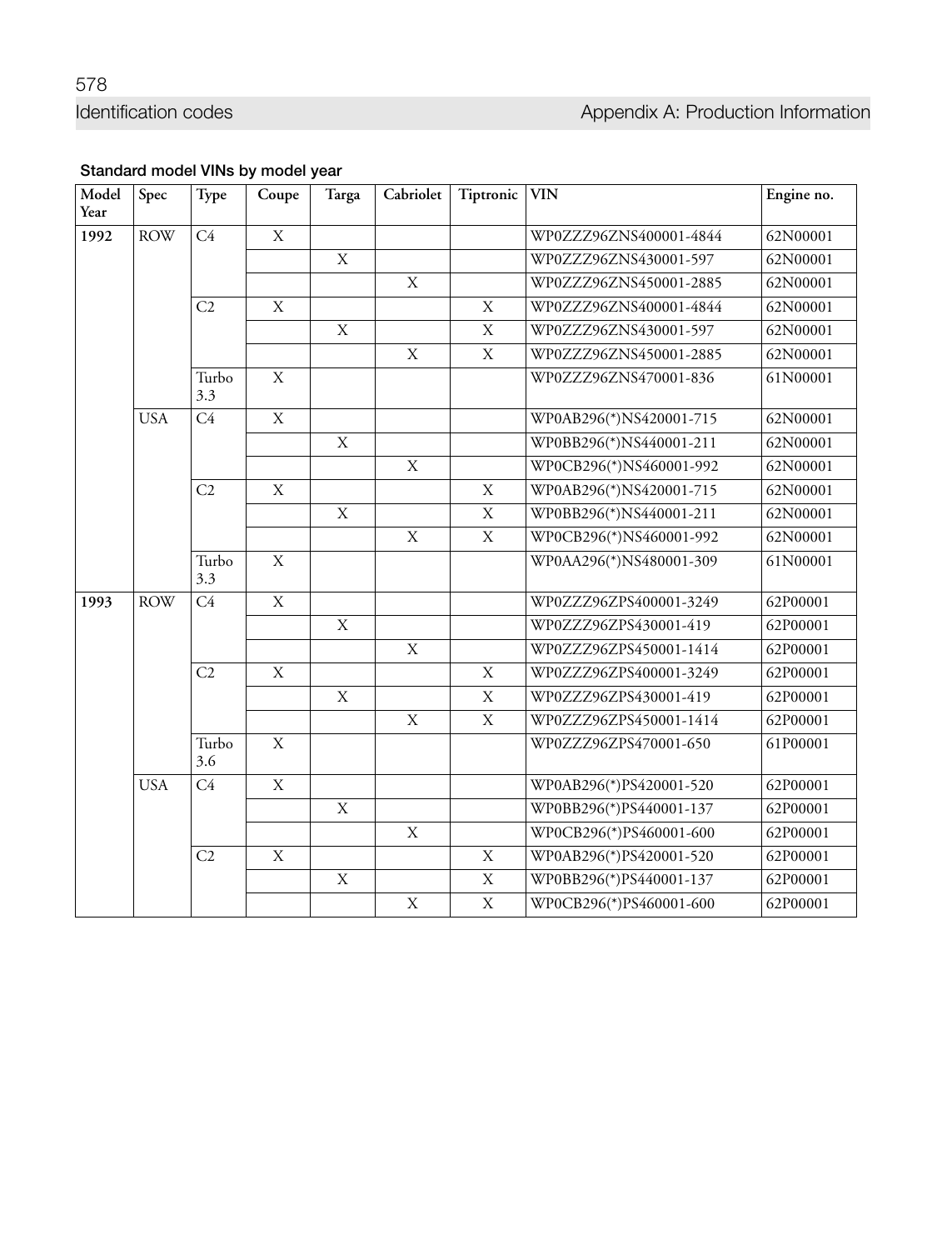$\boldsymbol{\mathsf{A}}$ 

| Model | Spec       | Type           | Coupe | Targa | Cabriolet | Tiptronic | VIN                                                                                                                | Engine no. |
|-------|------------|----------------|-------|-------|-----------|-----------|--------------------------------------------------------------------------------------------------------------------|------------|
| Year  |            |                |       |       |           |           |                                                                                                                    |            |
| 1994  | <b>ROW</b> | C4             | X     |       |           |           | WP0ZZZ96ZRS400001-505                                                                                              | 62R00001   |
|       |            |                |       |       | X         |           | WP0ZZZ96ZRS450001-315                                                                                              | 62R00001   |
|       |            | C2             | X     |       |           | X         | WP0ZZZ96ZRS400001-505                                                                                              | 62R00001   |
|       |            |                |       |       | X         | X         | WP0ZZZ96ZRS450001-315                                                                                              | 62R00001   |
|       |            | Turbo<br>3.6   | X     |       |           |           | WP0ZZZ96ZRS470001-471                                                                                              | 61R00001   |
|       |            | Speeds<br>ter  |       |       |           | X         | WP0ZZZ96ZRS455001-581                                                                                              | 62R00001   |
|       | <b>USA</b> | C <sub>2</sub> | X     |       |           | X         | WP0AB296(*)RS420001-456                                                                                            | 62R00001   |
|       |            |                |       | X     |           | X         | WP0BB296(*)RS440001-0081<br>(M718 = 1993 model with 1994<br>VIN)                                                   | 62R00001   |
|       |            |                |       |       | X         | X         | WP0CB296(*)RS460001-283                                                                                            | 62R00001   |
|       |            | Turbo<br>3.6   | X     |       |           |           | WP0AC296(*)RS480001-466<br>(includes first 288 built converted<br>from 1993 model to 1994 model by<br>option M718. | 61R00001   |
|       |            | Speeds<br>ter  |       |       |           | X         | WP0CB296(*)RS465001-925                                                                                            | 62R00001   |

#### **Standard model VINs by model year**

#### $NOTE -$

*In the US VINs the (\*) indicates a calculated check number which varies from 0to 9 or is an X.*

#### **Limited edition VINs by model year**

| Model<br>Year | <b>Spec</b> | Type                     | Manual<br>transmission | Tiptronic   VIN |                         | Engine no. |
|---------------|-------------|--------------------------|------------------------|-----------------|-------------------------|------------|
| 1990          | <b>CAN</b>  | C4 Coupe                 | X                      |                 | WP0AB096(*)LS459001-80  | 62L00001   |
|               |             | C4 Targa                 | X                      |                 | WP0BB096(*)LS460001-158 | 62L00001   |
|               |             | C <sub>4</sub> Cabriolet | X                      |                 | WP0CB096(*)LS479001-61  | 62L00001   |
|               |             | C <sub>2</sub> Coupe     | X                      | X               | WP0AB096(*)LS459001-80  | 62L00001   |
|               |             | C <sub>2</sub> Targa     | X                      | X               | WP0BB096(*)LS460001-158 | 62L00001   |
|               |             | C <sub>2</sub> Cabriolet | X                      | X               | WP0CB096(*)LS479001-61  | 62L00001   |
| 1991          | <b>ROW</b>  | Carrera Cup Coupe        | Χ                      |                 | WP0ZZZ96ZMS409001-120   | 62M00001   |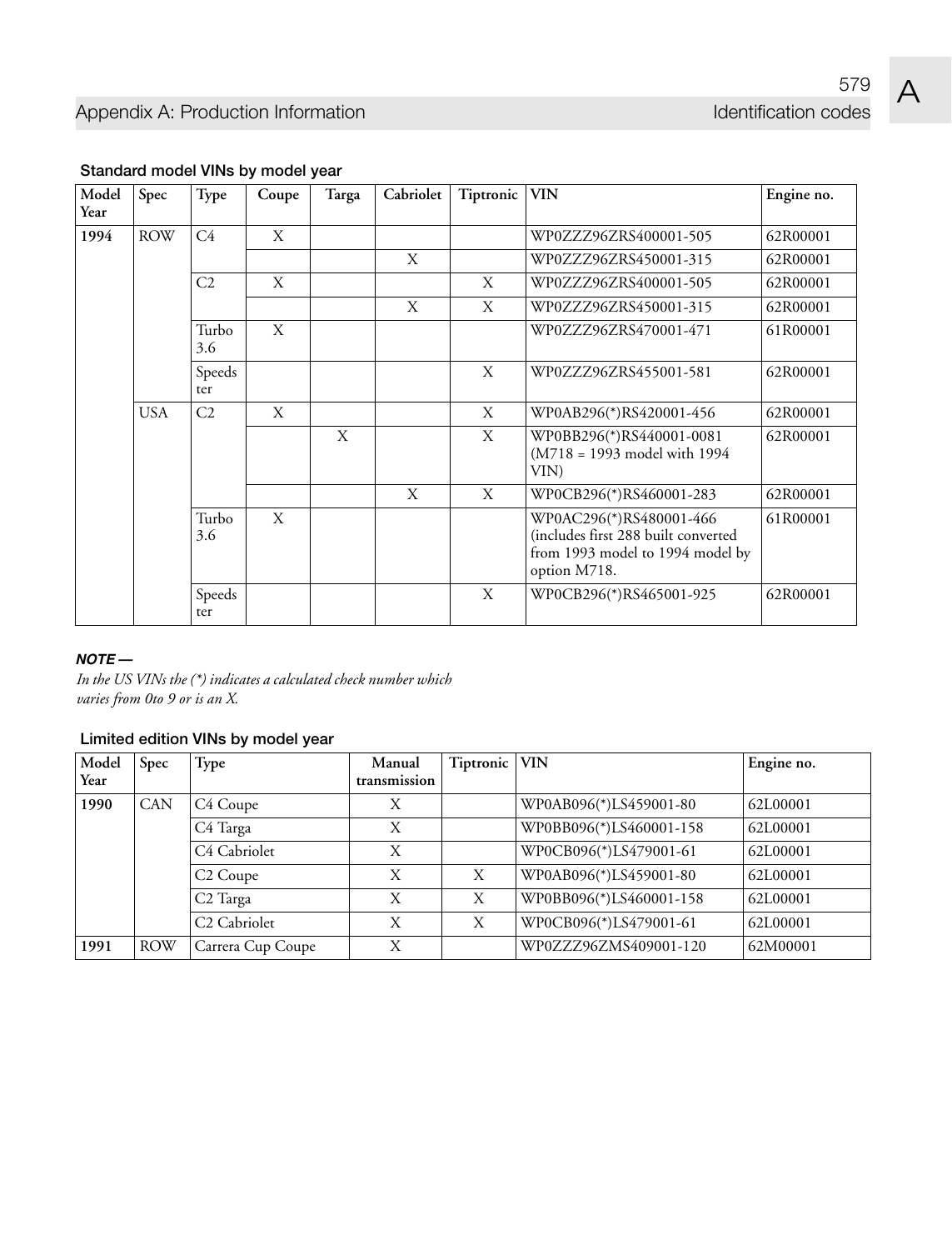580

#### **Limited edition VINs by model year**

| Model<br>Year | Spec       | Type                                                     | Manual<br>transmission | Tiptronic   | <b>VIN</b>                                                                  | Engine no. |
|---------------|------------|----------------------------------------------------------|------------------------|-------------|-----------------------------------------------------------------------------|------------|
| 1992          | <b>ROW</b> | C <sub>2</sub> Cabriolet Turbo-<br>look                  | $\mathbf X$            | $\mathbf X$ | VIN included in standard Carrera 2<br>and Carrera 4 Cabriolet for 1992      |            |
|               |            | Carrera RS basic Coupe                                   | $\mathbf X$            |             | WP0ZZZ96ZNS490001-2050                                                      | 62N80001   |
|               |            | Carrera RS touring<br>Coupe                              | $\overline{X}$         |             | WP0ZZZ96ZNS490001-2050                                                      | 62N80001   |
|               |            | Carrera RS NGT<br>(Group N Grand<br>touring class) Coupe | $\mathbf X$            |             | WP0ZZZ96ZNS499001-290                                                       | 62N80001   |
|               |            | Carrera Cup Coupe                                        | $\mathbf X$            |             | WP0ZZZ96ZNS498001-112                                                       | 62N80001   |
|               |            | Turbo S Coupe                                            | $\overline{X}$         |             | VIN included in standard Turbo<br>Coupe for 1992                            |            |
|               | <b>USA</b> | American Roadster                                        |                        |             | VIN included in standard Carrera 2<br>and Carrera 4 Cabriolet for 1992      |            |
|               |            | America GS Cabriolet                                     |                        | $\mathbf X$ | VIN included in standard Carrera 2<br>and Carrera 4 Cabriolet for 1992      |            |
|               |            | Carrera Cup Coupe                                        | $\mathbf X$            |             | VIN included in standard Carrera 2<br>and Carrera 4 Coupe for 1992          |            |
|               |            | Turbo S2 Coupe                                           | $\mathbf X$            |             | VIN included in standard Turbo<br>Coupe for 1992                            |            |
| 1993          | <b>ROW</b> | 911 Anniversary Coupe                                    | $\mathbf X$            |             | VIN included in standard Carrera 2<br>and Carrera 4 Coupe for 1993          |            |
|               |            | Carrera RS 3.8 Coupe                                     | $\mathbf X$            |             | WP0ZZZ96ZPS497001-129                                                       | 62P85664   |
|               |            | Carrera RSR 3.8 Coupe                                    | $\mathbf X$            |             | WP0ZZZ96ZPS496001-104                                                       | 62P85664   |
|               | <b>USA</b> | RS America Coupe                                         | $\overline{X}$         |             | WP0AB296(*)PS418001-294                                                     | 62N00001   |
|               |            | RS America Coupe                                         | $\mathbf X$            |             | WP0AB296(*)PS419033-368                                                     | 62P00001   |
|               |            | <b>IMSA</b> Turbo Coupe                                  | $\overline{X}$         |             | VIN included in standard Turbo<br>Coupe for 1993                            | 61P00001   |
| 1994          | <b>ROW</b> | Turbo 3.6 S Coupe                                        | $\mathbf X$            |             | VIN included in standard Turbo<br>Coupe for 1994                            |            |
|               |            | Speedster Turbo-look                                     | $\mathbf X$            | $\mathbf X$ | VIN included in standard Speedster<br>for 1994                              |            |
|               | <b>USA</b> | C4 Turbo-look                                            | $\overline{X}$         |             | VIN included in standard Carrera 2 62R00001<br>and Carrera 4 Coupe for 1994 |            |
|               |            | Speedster Turbo-look                                     | X                      | $\mathbf X$ | VIN included in standard Speedster<br>for 1994                              |            |
|               |            | RS America Coupe                                         | X                      |             | WP0AB296(*)RS419001-139                                                     | 62R00001   |
|               |            | Turbo 3.6 S Coupe                                        | $\mathbf X$            |             | VIN included in standard Turbo<br>Coupe for 1994                            |            |

#### $NOTE -$

*VIN serial number ranges are not included in the limited editions which were included in a standard series VIN range. These are marked in the table.*

#### $NOTE -$

*664 M64/04 engines wer e built to support the prodscution line RS 3.8s and RSR 3.8s along with the racing customers installing these engines into their race cars.*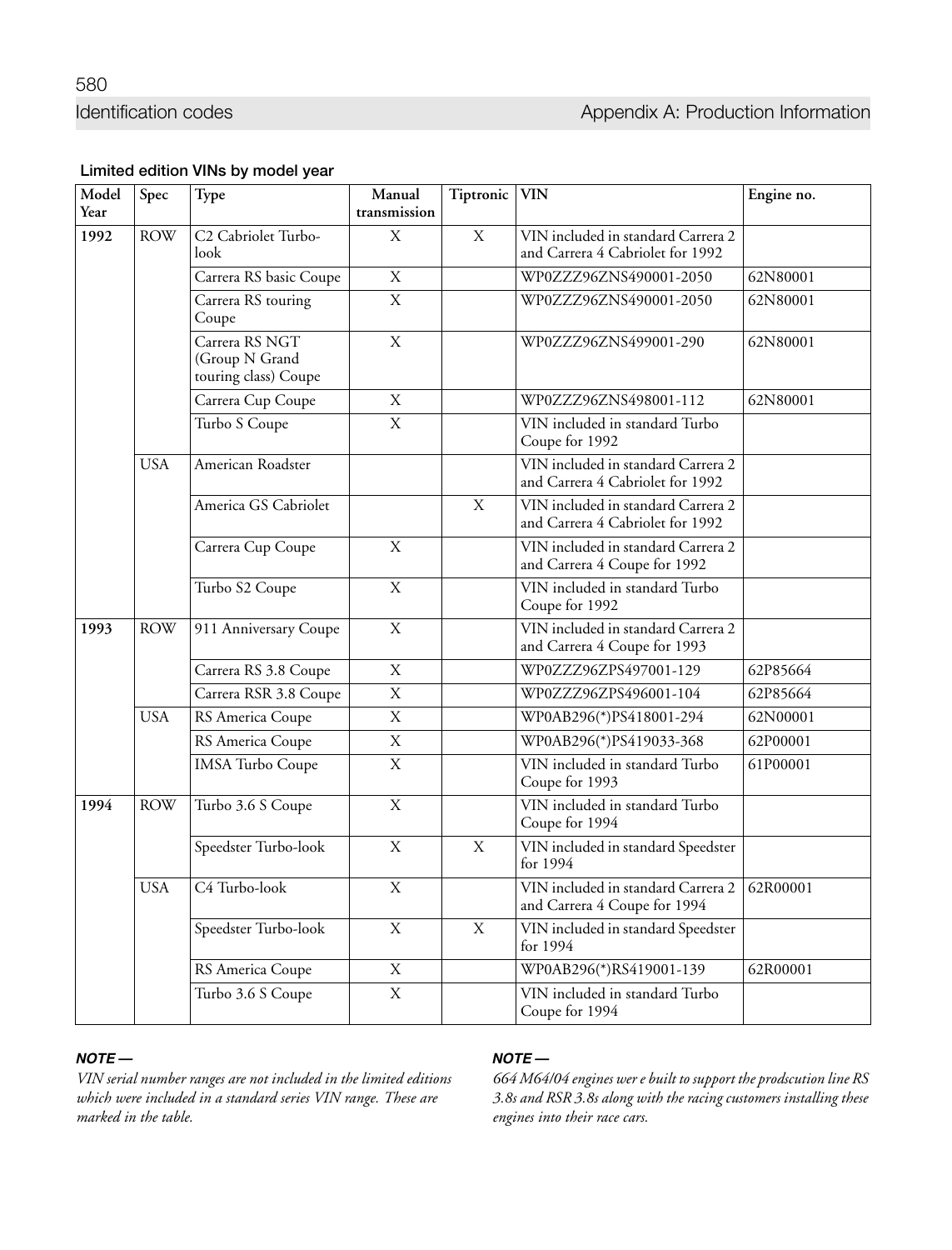#### **Engine number codes**

The engine number code is located on the engine block, on the right side of the crankcase next to the fan housing.

The engine code consists of 8 digits and is the same for all versions. Example:

• 62K86401 is an M64/01 engine installed in a 1989 Carrera 4 (normally aspirated).

#### **Deciphering engine codes**

| Digit      |                            | Code Explanation                                                     |
|------------|----------------------------|----------------------------------------------------------------------|
|            | 6                          | Number of cylinders                                                  |
| 2          | 2                          | Turbocharged engine<br>Normally aspirated engine                     |
| 3          | K<br>L<br>M<br>N<br>P<br>R | 1989 (production model year)<br>1990<br>1991<br>1992<br>1993<br>1994 |
| $4$ to $8$ |                            | Serial number of the specific engine                                 |

#### $NOTE -$

*Digit 4 is exclusive to Tiptronic models. In model year 1991 this number became a 5. So from this model year onwards the M64/02 engine for the Tiptronic could be identified separately.*

#### **Transmission number codes**

The transmission number code is found on the transmission data plate.

There were two codes used.

- 12-digit code for model years 1989, 1990 and 1991
- 11-digit code from model year 1992 onwards

#### **Deciphering transmission codes**

| Digit          | Code                                      | Explanation                                                                                                                                                                                           |
|----------------|-------------------------------------------|-------------------------------------------------------------------------------------------------------------------------------------------------------------------------------------------------------|
| $1$ to $5$     | G6400<br>G6401<br>G6402                   | AWD (not Switzerland, Taiwan)<br>AWD (Switzerland)<br>AWD (Taiwan)                                                                                                                                    |
|                | G5003<br>G5004<br>G5005<br>G5010<br>G5052 | RWD manual (not Switzerland)<br>RWD manual (Switzerland)<br>RWD manual (USA only from 1992)<br>RWD manual (Carrera RS series only)<br>RWD manual (all)                                                |
|                | A5001<br>A5002<br>A5003                   | Tiptronic 1990 and 1991 only<br>Tiptronic from 1992 (ROW only)<br>Tiptronic from 1992 (USA and Taiwan)                                                                                                |
| 6              | $\theta$                                  | 1990: No limited slip differential (LSD),<br>only applicable to G50 and A50<br>1991: No LSD in G50/03, G50/04, A50                                                                                    |
|                | 1                                         | 1990: LSD installed, only applicable to<br>G50 and A50 transmissions<br>1991: LSD not installed in G50/52<br>transmission only<br>1992, 1993, 1994: LSD not installed in<br>G50 and A50 transmissions |
|                | $\overline{2}$                            | 1991: LSD installed in G50/52<br>transmission<br>1992, 1993, 1994: LSD installed in G50<br>and A50 transmissions                                                                                      |
|                | 3                                         | Regulated limited slip differential installed<br>in G64 transmission                                                                                                                                  |
| $\overline{7}$ | K<br>L<br>М                               | 1989 (production model year)<br>1990<br>1991<br>Production model year code omitted from<br>1992 and later models                                                                                      |
| $7$ to<br>11   |                                           | 1992, 1993, 1994: Serial number of<br>specific transmission                                                                                                                                           |
| 8 to<br>12     |                                           | 1989, 1990, 1991: Serial number of<br>specific transmission                                                                                                                                           |



581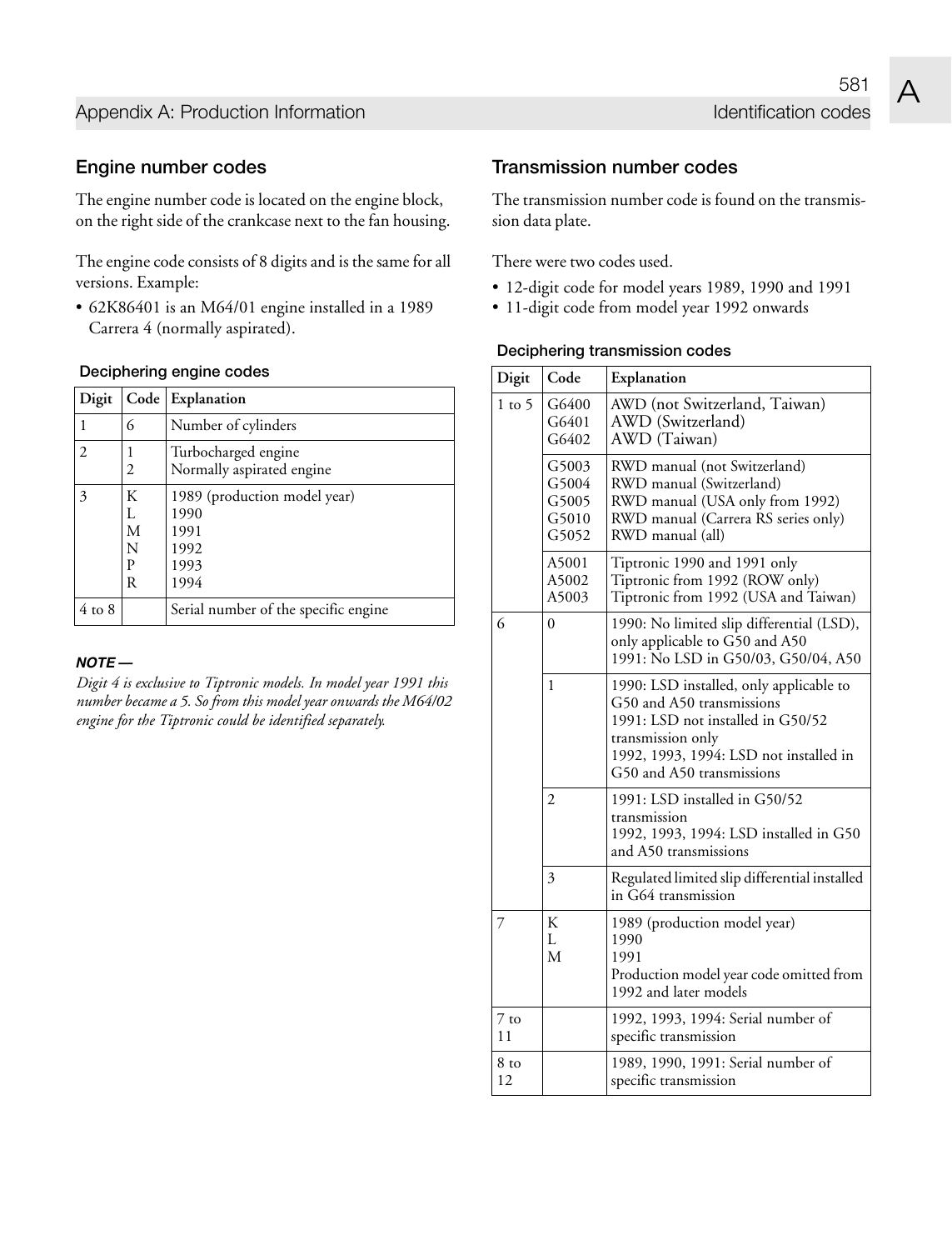## **Model year production runs (approximate dates only)**

#### **ROW**

- K series = October 1988 through July 1989.
- L series = August 1989 through July 1990.
- M series = August 1990 through March 1991.
- N series = April 1991 through July 1992.
- P series = August 1992 through July 1993.

R series = August 1993 through December 1993, except for Speedster and Turbo which stayed in production into calendar year 1994.

#### **USA**

K series = October 1988 through July 1989.

L series = August 1989 through April 1990.

M series (1)=May 1990 through October 1990.

M series (2)=November 1990 through July 1991.

N series = August 1991 through July 1992.

P series = August 1992 through April 1993, except for RSA which started production in Jan 1992.

R series = May 1993 through to sometime in 1994.

#### **Production numbers for the 964 series**

| Model<br>year | Spec       | Type                                        | Number<br>produced |
|---------------|------------|---------------------------------------------|--------------------|
| 1989          | <b>ROW</b> | C4 Coupe                                    | 2068               |
|               | <b>USA</b> | C4 Coupe                                    | 1117               |
| 1990          | <b>ROW</b> | C4 and C2 Coupe incl.<br>Tiptronic          | 9171               |
|               |            | C4 and C2 Targa incl.<br>Tiptronic          | 322                |
|               |            | C4 and C2 Cabriolet incl.<br>Tiptronic      | 895                |
|               | <b>USA</b> | C4 and C2 Coupe incl.<br>Tiptronic          | 2111               |
|               |            | C4 and C2 Targa incl.<br>Tiptronic          | 158                |
|               |            | C4 and C2 Cabriolet incl.<br>Tiptronic      | 2067               |
|               |            | Canada   C4 and C2 Coupe incl.<br>Tiptronic | 80                 |
|               |            | C4 and C2 Targa incl.<br>Tiptronic          | 158                |
|               |            | C4 and C2 Cabriolet incl.<br>Tiptronic      | 61                 |
| 1991          | <b>ROW</b> | C4 and C2 Coupe incl.<br>Tiptronic          | 7840               |
|               |            | C4 and C2 Targa incl.<br>Tiptronic          | 1196               |
|               |            | C4 and C2 Cabriolet incl.<br>Tiptronic      | 3886               |
|               |            | Carrera Cup                                 | 120                |
|               |            | Turbo 3.3                                   | 2298               |
|               | <b>USA</b> | C4 and C2 Coupe incl.<br>Tiptronic          | 1608               |
|               |            | C4 and C2 Targa incl.<br>Tiptronic          | 746                |
|               |            | C4 and C2 Cabriolet incl.<br>Tiptronic      | 2207               |
|               |            | Turbo 3.3                                   | 1992               |